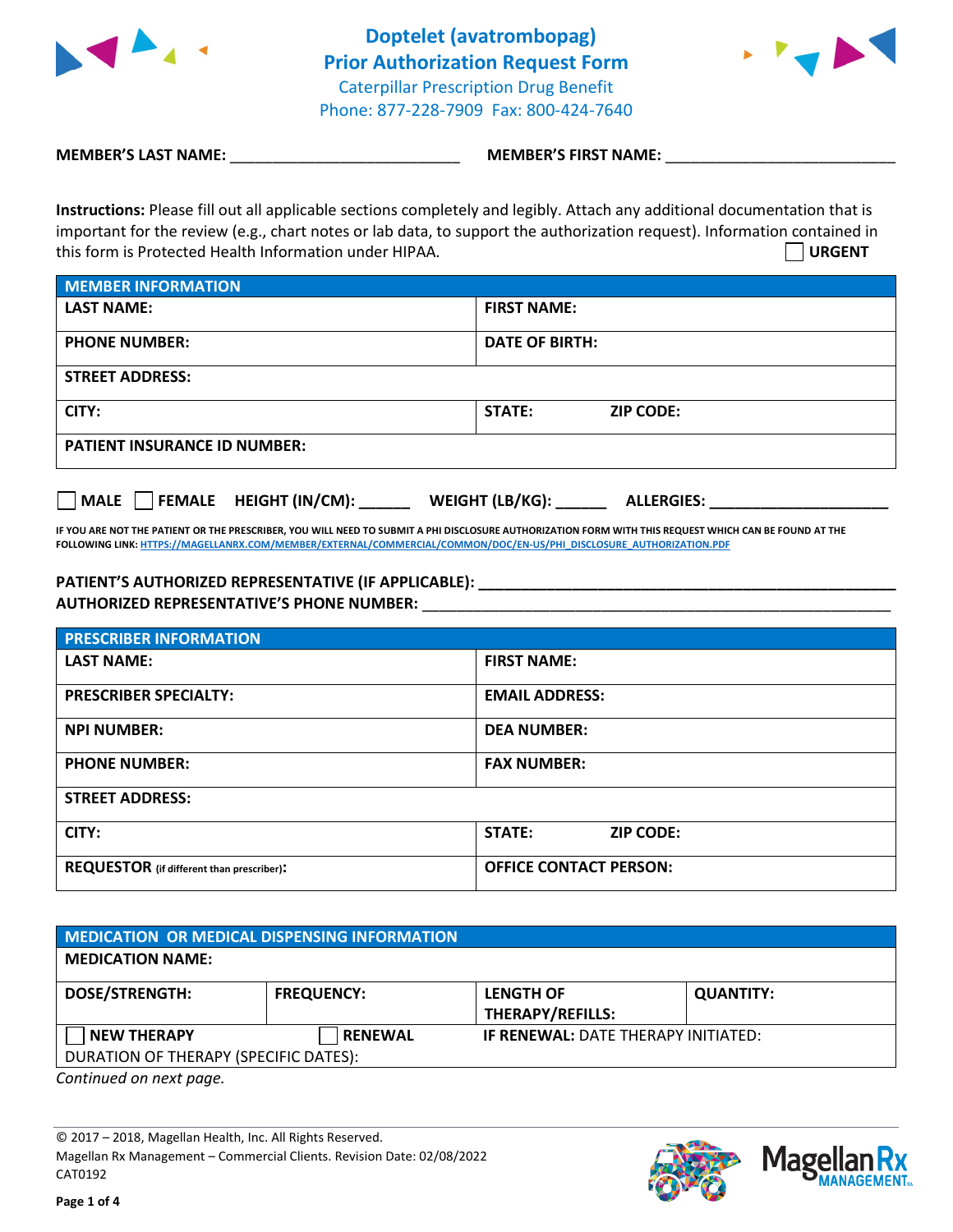

 **Doptelet (avatrombopag) Prior Authorization Request Form** Caterpillar Prescription Drug Benefit Phone: 877-228-7909 Fax: 800-424-7640



|                                                                                                                                                   | <b>MEMBER'S LAST NAME:</b> NAME<br><b>MEMBER'S FIRST NAME:</b> |                                                                                                   |                                    |  |  |
|---------------------------------------------------------------------------------------------------------------------------------------------------|----------------------------------------------------------------|---------------------------------------------------------------------------------------------------|------------------------------------|--|--|
|                                                                                                                                                   |                                                                | 1. HAS THE PATIENT TRIED ANY OTHER MEDICATIONS FOR THIS CONDITION?                                | YES (if yes, complete below)<br>NO |  |  |
|                                                                                                                                                   | <b>MEDICATION/THERAPY (SPECIFY</b>                             | <b>DURATION OF THERAPY (SPECIFY</b>                                                               | <b>RESPONSE/REASON FOR</b>         |  |  |
| DRUG NAME AND DOSAGE):                                                                                                                            |                                                                | DATES):                                                                                           | <b>FAILURE/ALLERGY:</b>            |  |  |
|                                                                                                                                                   |                                                                |                                                                                                   |                                    |  |  |
|                                                                                                                                                   |                                                                |                                                                                                   |                                    |  |  |
|                                                                                                                                                   |                                                                |                                                                                                   |                                    |  |  |
| <b>2. LIST DIAGNOSES:</b>                                                                                                                         |                                                                |                                                                                                   | ICD-10:                            |  |  |
| □ Chronic liver disease undergoing a procedure<br>$\Box$ Idiopathic thrombocytopenia(ITP)                                                         |                                                                |                                                                                                   |                                    |  |  |
|                                                                                                                                                   |                                                                | □ Other diagnosis: ____________________ICD-10 Code(s): ________________________                   |                                    |  |  |
|                                                                                                                                                   |                                                                |                                                                                                   |                                    |  |  |
|                                                                                                                                                   |                                                                | 3. REQUIRED CLINICAL INFORMATION: PLEASE PROVIDE ALL RELEVANT CLINICAL INFORMATION TO SUPPORT A   |                                    |  |  |
| PRIOR AUTHORIZATION.                                                                                                                              |                                                                |                                                                                                   |                                    |  |  |
| <b>Clinical Information:</b>                                                                                                                      |                                                                |                                                                                                   |                                    |  |  |
|                                                                                                                                                   | Is prescriber one of the below? $\Box$ Yes $\Box$ No:          |                                                                                                   |                                    |  |  |
|                                                                                                                                                   |                                                                | □ Hematologist/oncologist □ Gastroenteroloist □ Hepatologist                                      |                                    |  |  |
|                                                                                                                                                   |                                                                | For patients with chronic liver disease AND undergoing a procedure:                               |                                    |  |  |
|                                                                                                                                                   |                                                                |                                                                                                   |                                    |  |  |
|                                                                                                                                                   |                                                                | Is the patient going to have one of the below procedures? $\Box$ Yes $\Box$ No Please circle one. |                                    |  |  |
| $\circ$                                                                                                                                           | paracentesis                                                   |                                                                                                   |                                    |  |  |
| $\circ$                                                                                                                                           | thoracentesis                                                  |                                                                                                   |                                    |  |  |
| O                                                                                                                                                 | gastrointestinal endoscopy                                     |                                                                                                   |                                    |  |  |
| $\circ$                                                                                                                                           | liver biopsy                                                   |                                                                                                   |                                    |  |  |
| $\circ$                                                                                                                                           | bronchoscopy                                                   |                                                                                                   |                                    |  |  |
| $\circ$                                                                                                                                           | ethanol ablation therapy                                       |                                                                                                   |                                    |  |  |
| $\circ$                                                                                                                                           | chemoembolization                                              |                                                                                                   |                                    |  |  |
| $\circ$                                                                                                                                           | vascular catheterization                                       |                                                                                                   |                                    |  |  |
| $\circ$                                                                                                                                           | transjugular intrahepatic portosystemic shunt                  |                                                                                                   |                                    |  |  |
| $\circ$                                                                                                                                           | dental procedure                                               |                                                                                                   |                                    |  |  |
| $\circ$                                                                                                                                           | renal biopsy                                                   |                                                                                                   |                                    |  |  |
| $\cap$                                                                                                                                            | biliary intervention                                           |                                                                                                   |                                    |  |  |
| O                                                                                                                                                 | nephrostomy tube placement                                     |                                                                                                   |                                    |  |  |
| $\circ$                                                                                                                                           | radiofrequency ablation                                        |                                                                                                   |                                    |  |  |
| $\circ$                                                                                                                                           | laparoscopic intervention                                      |                                                                                                   |                                    |  |  |
| Is patient's chronic liver disease Model for End-stage liver disease(MELD) score < 24? $\Box$ Yes $\Box$ No Please submit<br>chart documentation. |                                                                |                                                                                                   |                                    |  |  |
| Is patient's thrombocytopenia mean baseline platelet count less than 50,000? $\Box$ Yes $\Box$ No Please submit chart<br>documentation.           |                                                                |                                                                                                   |                                    |  |  |
|                                                                                                                                                   |                                                                |                                                                                                   |                                    |  |  |



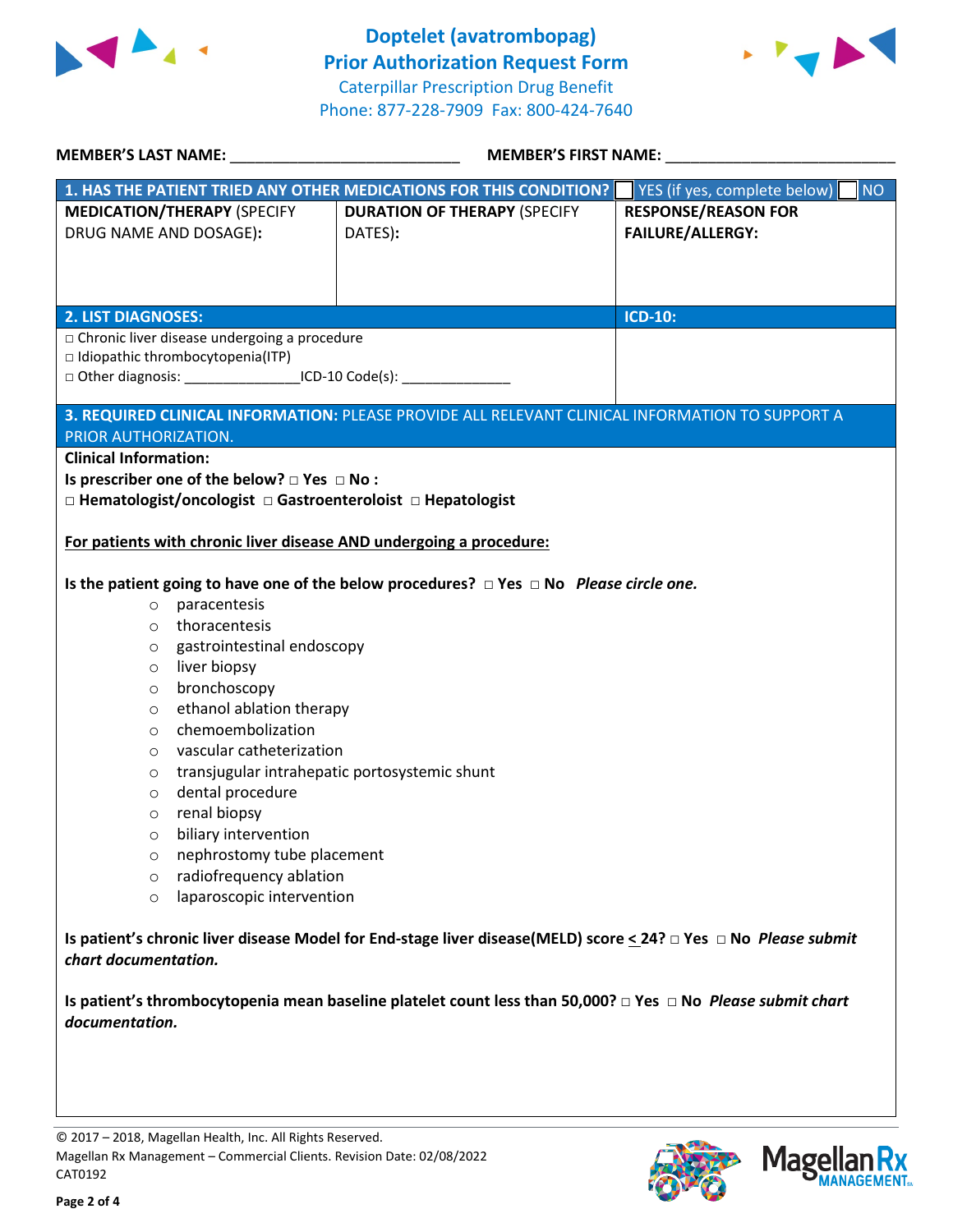



**MEMBER'S LAST NAME:** \_\_\_\_\_\_\_\_\_\_\_\_\_\_\_\_\_\_\_\_\_\_\_\_\_\_\_ **MEMBER'S FIRST NAME:** \_\_\_\_\_\_\_\_\_\_\_\_\_\_\_\_\_\_\_\_\_\_\_\_\_\_\_

**For patient's with idiopathic thrombocytopenia(ITP):**

**Has the patient been diagnosed with idiopathic thrombocytopenia(ITP) for at least 12months or longer? □ Yes □ No** *Please submit chart documentation.*

**Is patient's platelet count less than 30,000 on two consecutive draws? □ Yes □ No** *Please submit chart documentation that includes the date & # measured most recently, & the date & # measured preceding that count.*

**Were the platelets on the CBC described as being "clumped: on either of these blood samples □ Yes □ No** 

**Is patient's platelet count less than 50,000 and considered to be at high risk of bleeding? ? □ Yes □ No** *Please submit chart documentation.*

**Is patient known to have myelodysplastic syndrome? □ Yes □ No** 

**Does patient have an absolute contraindication to corticosteroids? □ Yes □ No** *Please submit chart documentation.*

**Has patient had a trial and insufficient response to corticosteroids? □ Yes □ No** *Please submit chart documentation.*

**Does patient have an absolute contraindication to immunoglobulins? □ Yes □ No** *Please submit chart documentation.*

**Has patient had a trial and insufficient response to immunoglobulins? □ Yes □ No** *Please submit chart documentation.*

**Does patient have an absolute contraindication to a splenectomy? □ Yes □ No** *Please submit chart documentation.*

**Has patient had a splenectomy? □ Yes □ No** *Please submit chart documentation.*

**Are there any other comments, diagnoses, symptoms, medications tried or failed, and/or any other information the physician feels is important to this review?**

**Please note:** Not all drugs/diagnosis are covered on all plans. This request may be denied unless all required information is received.

**ATTESTATION:** I attest the information provided is true and accurate to the best of my knowledge. I understand that the Health Plan, insurer, Medical Group or its designees may perform a routine audit and request the medical information necessary to verify the accuracy of the information reported on this form.

**Prescriber Signature or Electronic I.D. Verification: \_\_\_\_\_\_\_\_\_\_\_\_\_\_\_\_\_\_\_\_\_\_\_\_\_\_\_\_\_\_\_\_ Date:** \_\_\_\_\_\_\_\_\_\_\_\_\_\_\_\_





<sup>© 2017 –</sup> 2018, Magellan Health, Inc. All Rights Reserved. Magellan Rx Management – Commercial Clients. Revision Date: 02/08/2022 CAT0192